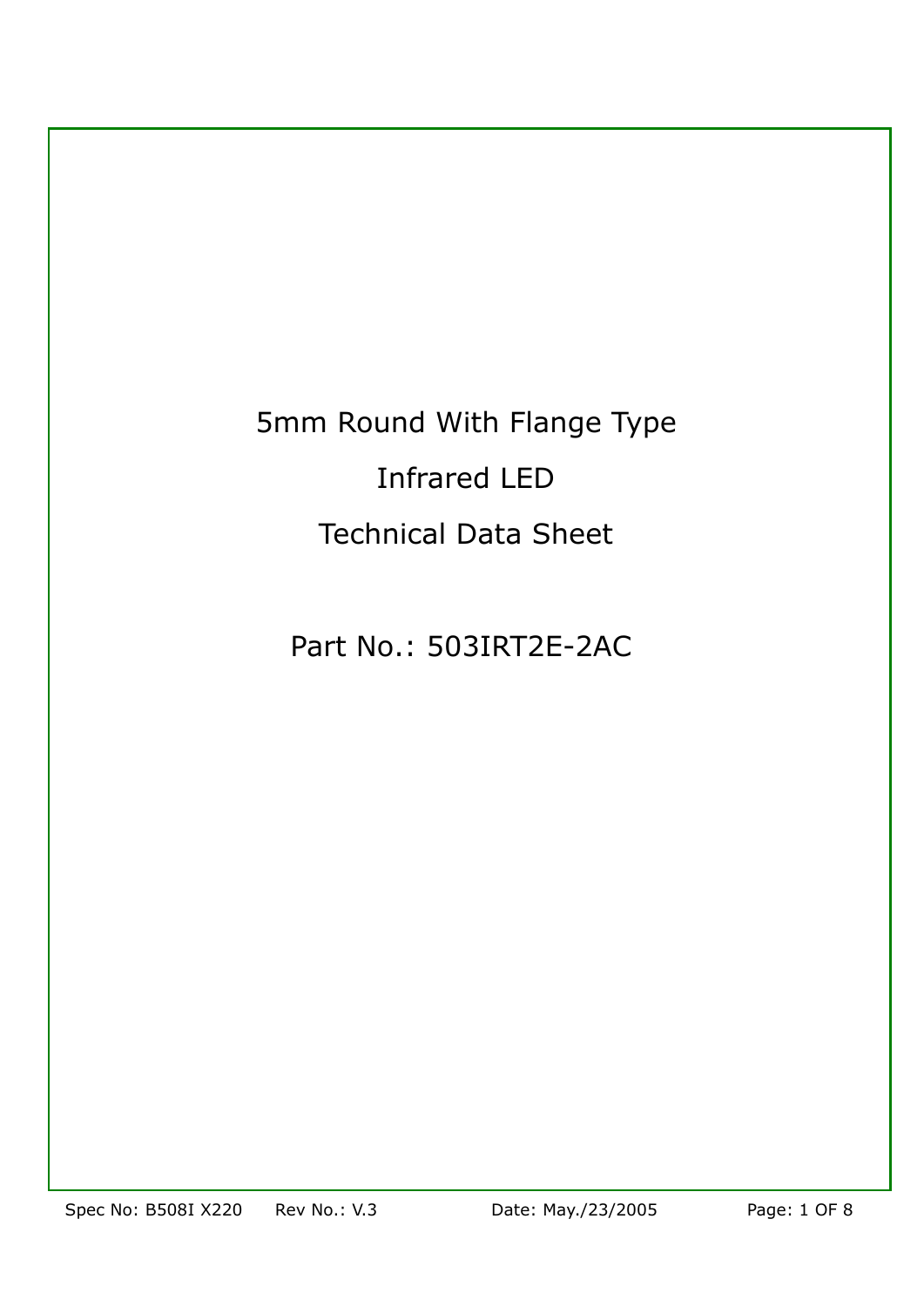#### Features:

- $\Diamond$  Standard T-1 3/4 package.
- ◇ Standard T-1 3/4 package.<br>◇ Viewing angle=20°.
- ◇ Low forward voltage. ◇ Low forward voltage.
- ◇ Emiter Referred Voltage.<br>◇ High radiant intensity.
- ◇ Pingin rediging interior.
- ◇ Reliable and rugged  $\diamond$  The product itself will remain within RoHS complaint Version.

## Descriptions:

 $\diamond$  The device is spectrally matched with silicon photodiode and phototransistor.

## Applications:

- ◇ Floppy disk drive ◇ Floppy disk drive.
- $\diamond$  Optoelectronic switch.
- ◇ Camera ◇ Camera.
- $\Diamond$  Video.
- $\Diamond$  Infrared remote control units with high power requirement
- $\diamond$  Free air transmission system.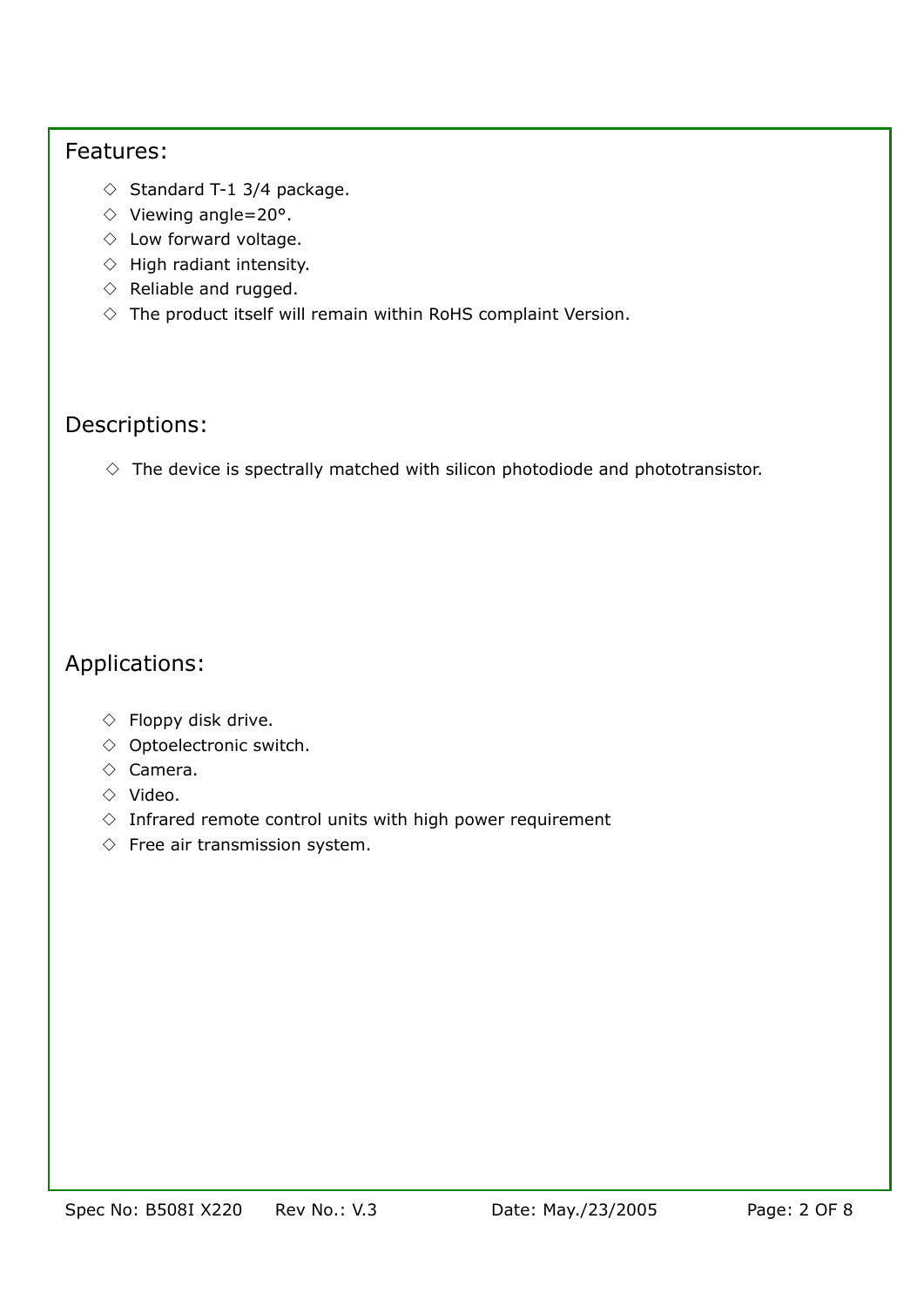

#### Notes:

- 1. All dimensions are in millimeters (inches).
- 2. Tolerance is  $\pm 0.25$  (.01<sup> $''$ </sup>) mm unless otherwise specified.
- 3. Protruded resin under flange is 1.0 mm (.04<sup>™</sup>) max.
- 4. Specifications are subject to change without notice.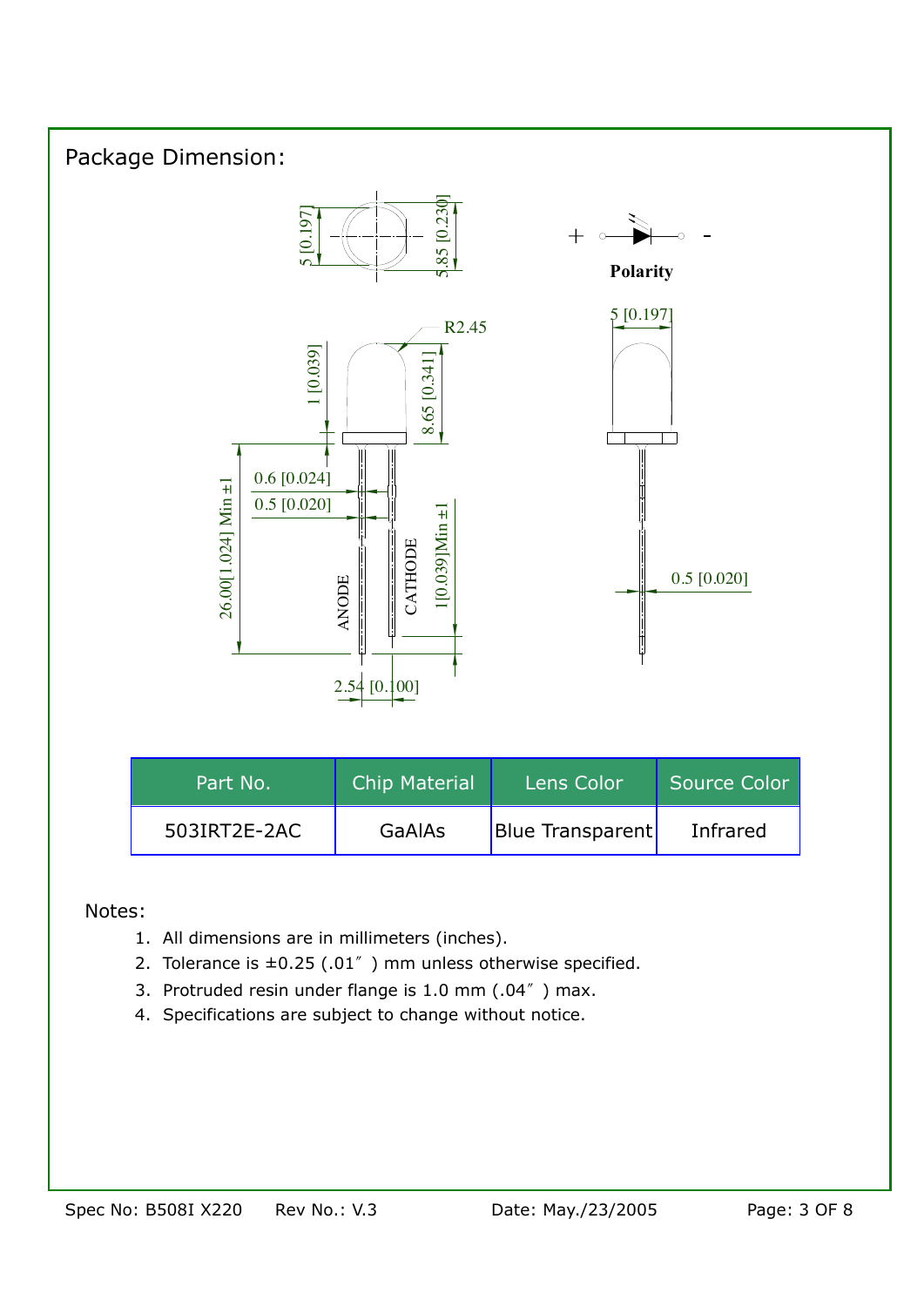## Absolute Maximum Ratings at Ta=25℃

| <b>Parameters</b>                                            | Symbol      | Max.                                | Unit |
|--------------------------------------------------------------|-------------|-------------------------------------|------|
| Power Dissipation                                            | PD.         | 100                                 | mW   |
| Peak Forward Current<br>(1/10 Duty Cycle, 0.1ms Pulse Width) | <b>IFP</b>  | 1                                   | A    |
| <b>Forward Current</b>                                       | ΙF          | 100                                 | mA   |
| Reverse Voltage                                              | <b>VR</b>   | 5                                   | v    |
| Operating Temperature Range                                  | Topr        | $-40^{\circ}$ to $+85^{\circ}$      |      |
| Storage Temperature Range                                    | <b>Tstg</b> | $-40^{\circ}$ C to $+100^{\circ}$ C |      |
| Soldering Temperature<br>$[4mm(.157"$ ) From Body]           | Tsld        | 260℃ for 5 Seconds                  |      |

## Electrical Optical Characteristics at Ta=25℃

| <b>Parameters</b>              | Symbol                | Min. | Typ. | Max. | <b>Unit</b> | <b>Test Condition</b> |
|--------------------------------|-----------------------|------|------|------|-------------|-----------------------|
| Radiant Intensity (Note 1) $*$ | Ee                    | 7.0  | 12.0 |      | mW/sr       | $IF = 20mA$           |
|                                |                       | 20.0 | 45.0 |      |             | $IF = 50mA$           |
| Viewing Angle (Note 2) $*$     | $2\theta$ 1/2         |      | 20   |      | Deg         | IF=20mA (Note $1$ )   |
| Peak Emission Wavelength       | λp                    |      | 940  |      | nm          | $IF = 20mA$           |
| Spectral Bandwidth             | $\triangle$ $\lambda$ |      | 50   |      | nm          | $IF = 20mA$           |
| <b>Forward Voltage</b>         | VF                    | 0.80 | 1.20 | 1.50 | V           | $IF = 20mA$           |
|                                |                       | 1.00 | 1.30 | 1.70 |             | $IF = 50mA$           |
| <b>Reverse Current</b>         | <b>IR</b>             |      |      | 10   | μA          | $V_R = 5V$            |

#### Notes:

 $1. \theta_{1/2}$  is the off-axis angle at which the luminous intensity is half the axial luminous intensity.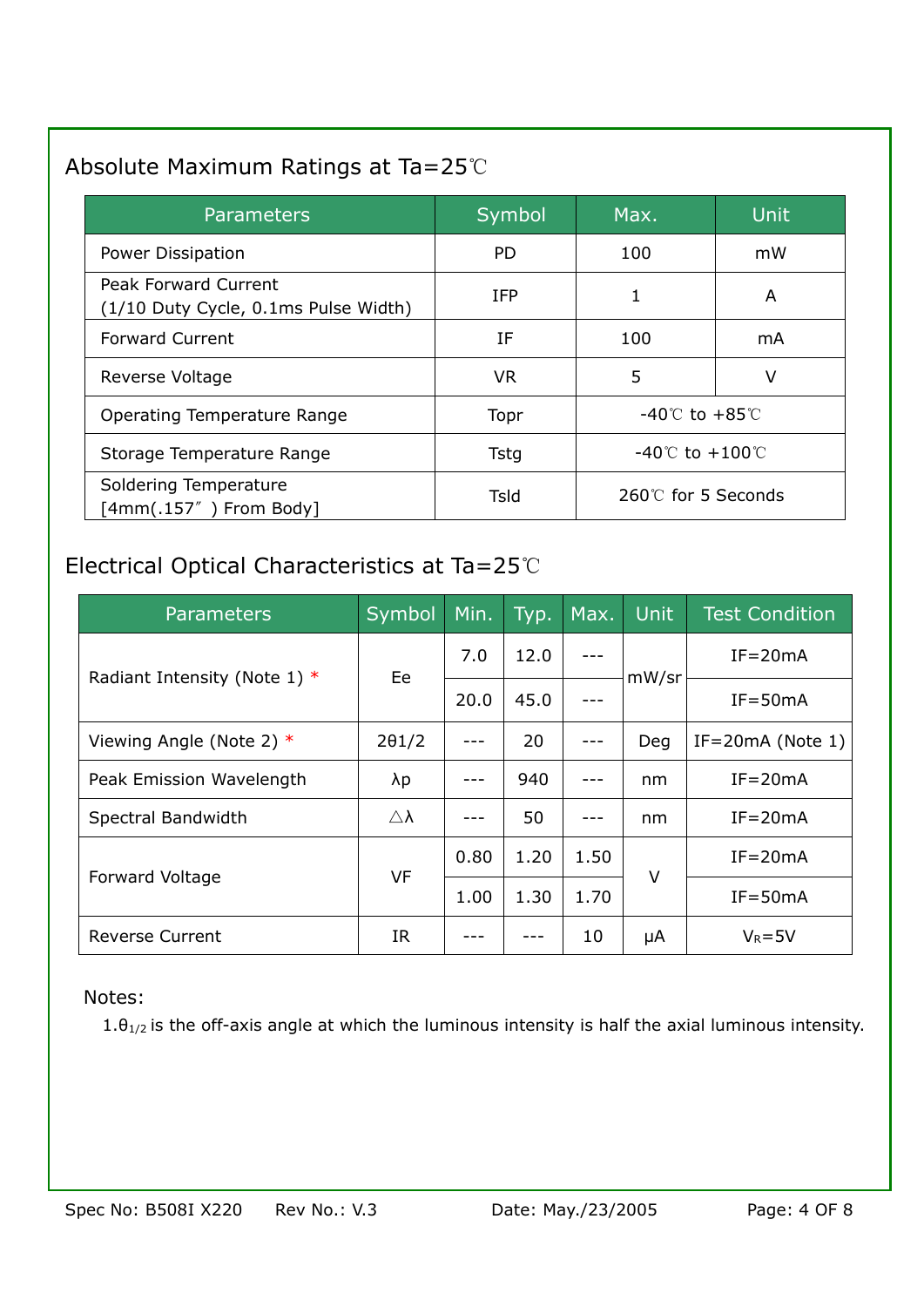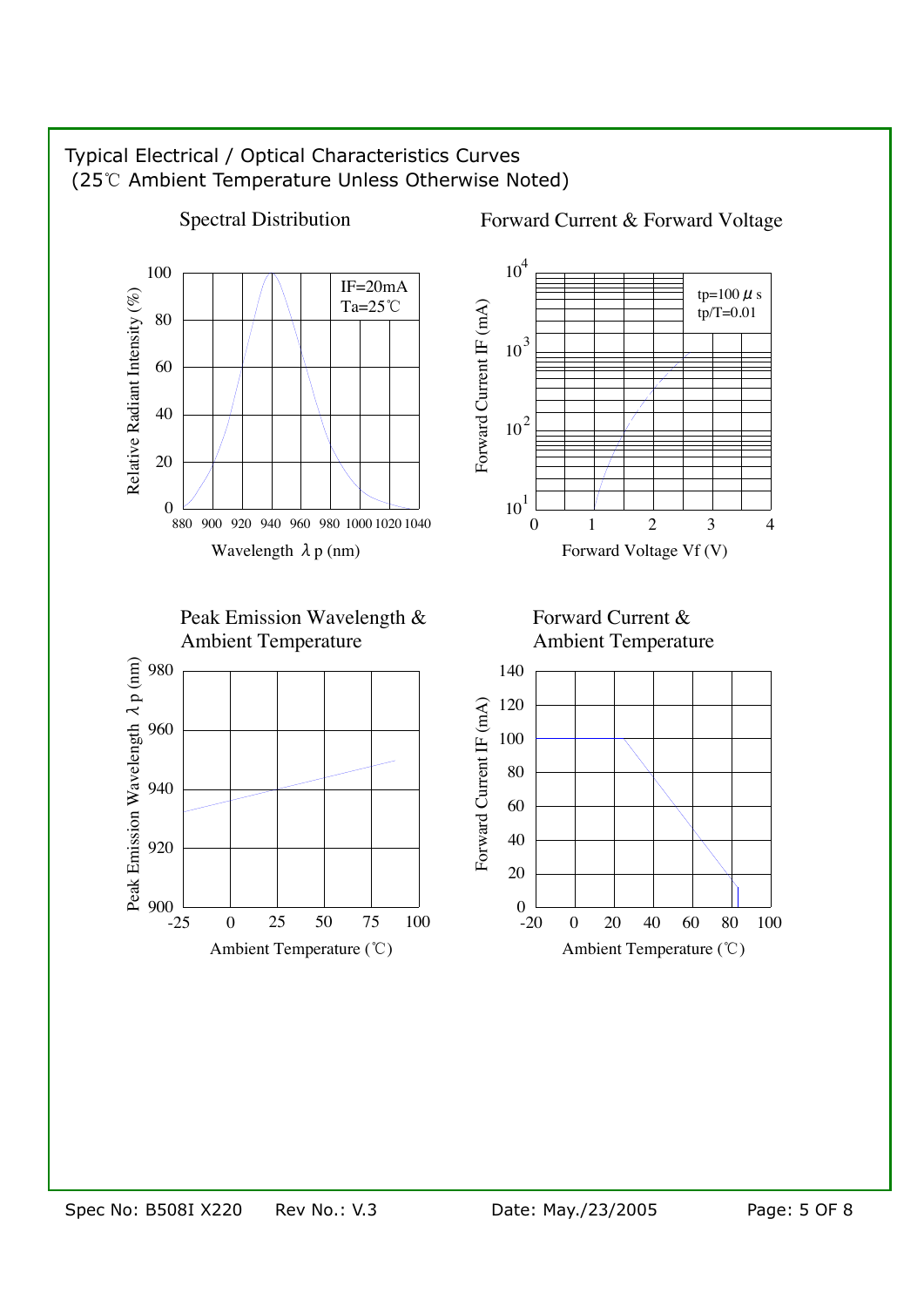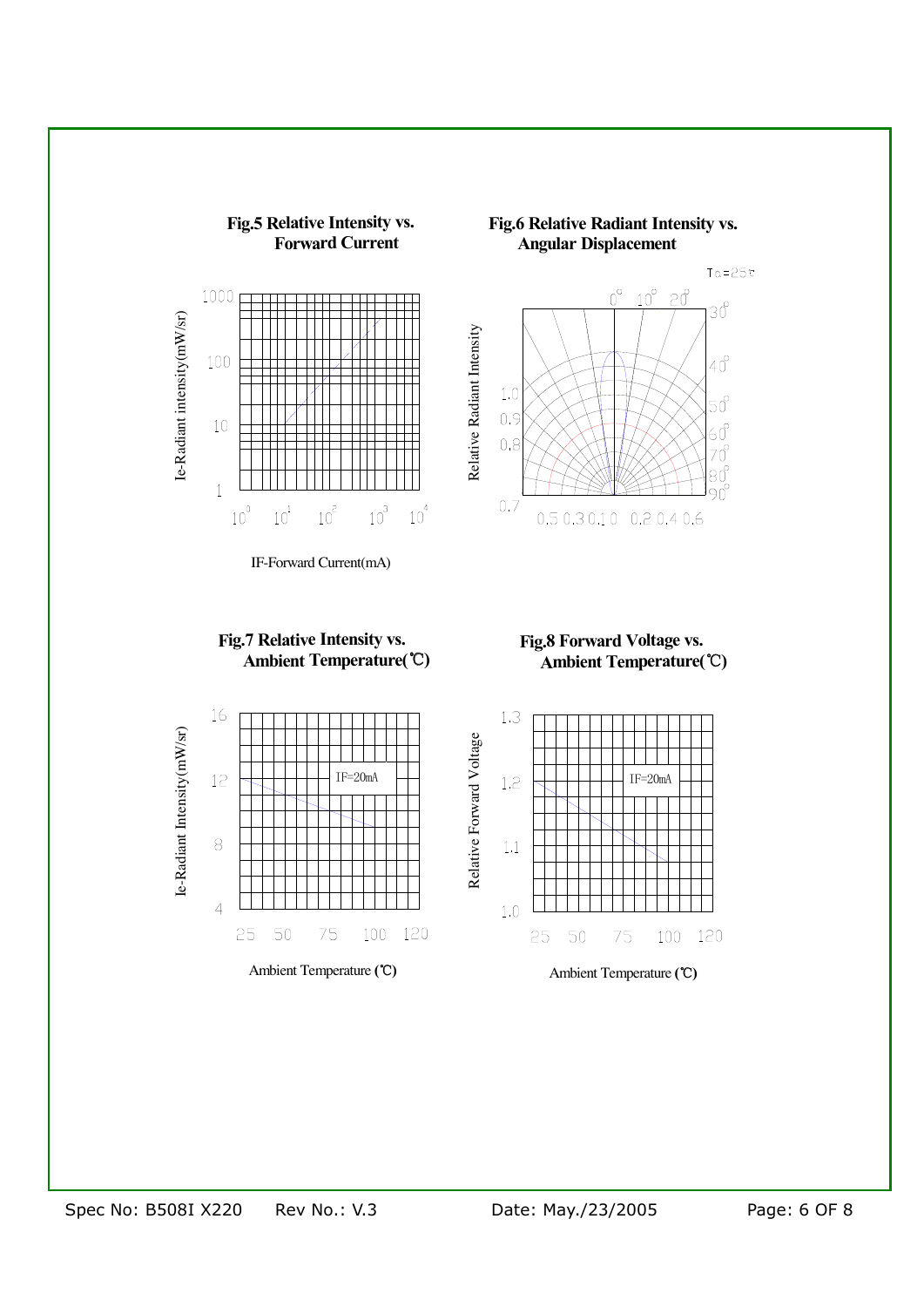## Reliability Test Items And Conditions:

The reliability of products shall be satisfied with items listed below:

Confidence level: 90%.

LTPD: 10%.

## 1) Test Items and Results:

| No.            | Item                                         | <b>Test Conditions</b>                                                             | <b>Test</b><br>Hours/<br><b>Cycles</b> | <b>Sample</b><br><b>Sizes</b> | <b>Failure</b><br><b>Judgment</b><br>Criteria               | Ac/<br><b>Re</b> |
|----------------|----------------------------------------------|------------------------------------------------------------------------------------|----------------------------------------|-------------------------------|-------------------------------------------------------------|------------------|
| $\mathbf{1}$   | <b>Reflow Soldering</b>                      | TEMP.: $260^{\circ}C + 5^{\circ}C$<br>5secs                                        | 6mins                                  | 22pcs                         |                                                             | 0/1              |
| $\overline{2}$ | Temperature<br>Cycle                         | H: +100℃ 15mins<br>5 mins<br>ſ<br>L: $-40^{\circ}$ C<br>15 <sub>mins</sub>         | 50Cycles                               | 22pcs                         | $IR \geq U \times 2$                                        | 0/1              |
| 3              | <b>Thermal Shock</b>                         | $H: +100^{\circ}$ 15mins<br>10mins<br>ſ<br>$L: -10^{\circ}$ C<br>5 <sub>mins</sub> | 50Cycles                               | 22pcs                         | $Ee \leq L \times 0.8$<br>$VF \ge U \times 1.2$<br>U: Upper | 0/1              |
| $\overline{4}$ | High Temperature<br>Storage                  | TEMP.: +100℃                                                                       | 1000hrs                                | 22pcs                         | Specification<br>Limit<br>L: Lower                          | 0/1              |
| 5              | Lower<br>Temperature<br>Storage              | TEMP.: -40℃                                                                        | 1000hrs                                | 22pcs                         | Specification<br>Limit                                      | 0/1              |
| 6              | DC Operating Life                            | $V_{CE} = 5V$                                                                      |                                        | 22pcs                         |                                                             | 0/1              |
| $\overline{7}$ | High<br>Temperature/<br><b>High Humidity</b> | 85℃ / 85% R.H                                                                      | 1000hrs                                | 22pcs                         |                                                             | 0/1              |

#### 2) Criteria For Judging The Damage:

| Item                   | Symbol | <b>Test Conditions</b> | Criteria for Judgment |                        |  |
|------------------------|--------|------------------------|-----------------------|------------------------|--|
|                        |        |                        | Min                   | <b>Max</b>             |  |
| Forward Voltage        | VF     | $IF = 50mA$            |                       | $F.V.*$ ) $\times 1.1$ |  |
| <b>Reverse Current</b> | IR     | $VR = 5V$              |                       | $F.V.*$ )×2.0          |  |

\*) F.V.: First Value.